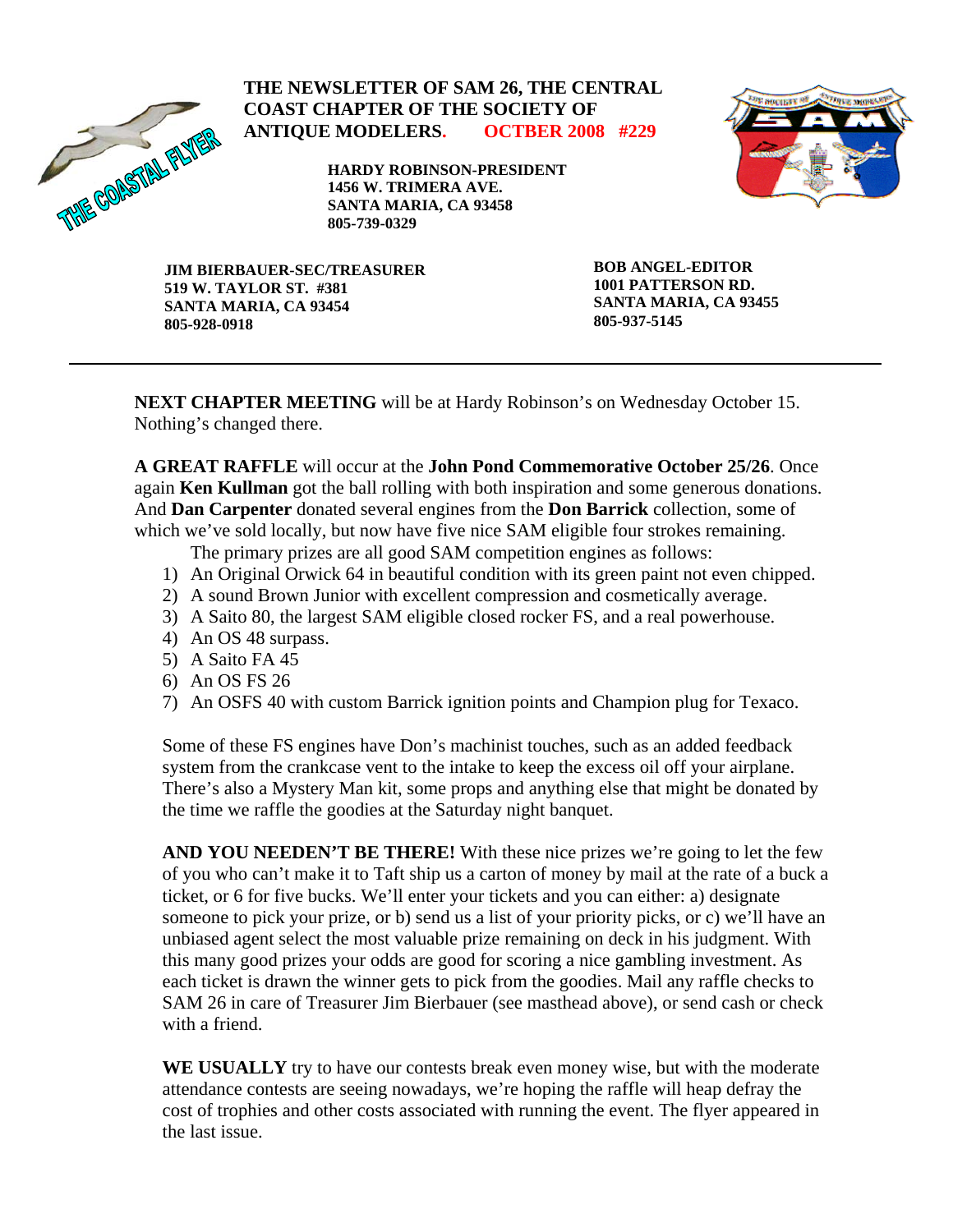# 2008 SAM 27 Crash & Bash - Summary of Contestants and Flying Events

# Bill Hooks Championship Results

|                  |                      | 1              | $\overline{2}$ | 3              | 4              | 5              | 6              | $\overline{7}$ | 8   | 9              | 10             | 11         | 12             | 13          | 14          | 15             | 16             | 17          | 18 | 19             |                |
|------------------|----------------------|----------------|----------------|----------------|----------------|----------------|----------------|----------------|-----|----------------|----------------|------------|----------------|-------------|-------------|----------------|----------------|-------------|----|----------------|----------------|
| $\#$             | <b>Contestant</b>    | Aign           | <b>Bign</b>    | Cign           | Aglo           | <b>Bglo</b>    | Cglo           | <b>OR 23</b>   | Ant | A/2            | <b>Scale</b>   | <b>TEX</b> | <b>BJr</b>     | <b>ETex</b> | <b>ELMR</b> | <b>OTG</b>     | OR sp          | <b>S400</b> |    | Com A Tex      | <b>Total</b>   |
| $\mathbf{1}$     | Rick Holman          |                | 5              | $\overline{2}$ | 5              | $\overline{4}$ | 5              |                | 4   |                |                |            |                |             |             |                | 1              |             |    |                | 26             |
| $\overline{2}$   | Wayne Conner         | 4              | $\overline{4}$ |                |                |                |                | $\overline{2}$ |     |                |                | 3          |                |             |             |                | 5              |             |    |                | 18             |
| $\mathsf 3$      | Dave Lewis           | $\mathbf{3}$   |                |                | $\overline{2}$ |                | 3              |                | 2   |                |                | 4          |                |             |             |                | 4              |             |    |                | 18             |
| $\overline{4}$   | Bob Angel            |                |                | 5              |                | 2              |                |                | 5   |                |                |            | $\overline{2}$ |             |             | 3              |                |             |    |                | 17             |
| 5                | Tom Empey            |                |                |                | 3              | 1              | $\overline{4}$ |                |     | $\overline{4}$ |                |            |                |             |             |                |                |             |    |                | 12             |
| $\boldsymbol{6}$ | <b>Steve Roselle</b> |                |                |                |                |                |                |                |     | $\overline{2}$ |                |            |                |             | 5           |                |                | 5           |    |                | 12             |
| $\overline{7}$   | Eut Tileston         |                |                |                |                |                |                |                |     | 5              | $\overline{4}$ |            |                |             |             |                |                |             | 3  |                | 12             |
| 8                | Jake Chichilitti     | 5              |                |                |                |                |                |                |     | $\overline{3}$ |                |            |                |             |             |                | 3              |             |    |                | 11             |
| 9                | Mike Clancy          |                |                |                | $\overline{4}$ |                |                |                |     | 1              |                |            |                |             |             | $\overline{2}$ |                |             | 4  |                | 11             |
| 10               | Stan Lane            |                | $\mathsf{3}$   | $\mathbf{1}$   |                |                |                |                |     |                |                | 5          |                |             |             |                | $\overline{2}$ |             |    |                | 11             |
| 11               | Jim Thomas           |                |                |                |                |                |                |                |     |                |                |            |                |             | 4           | 5              |                |             |    |                | 9              |
| 12               | Don Bekins           |                |                | $\overline{4}$ |                |                |                |                | 3   |                |                |            | $\mathbf{1}$   |             |             |                |                |             |    |                | 8              |
| 13               | Don Bishop           |                |                | 3              |                | 5              |                |                |     |                |                |            |                |             |             |                |                |             |    |                | 8              |
| 14               | Bob McGowan          |                |                |                |                |                |                |                |     |                | 3              |            |                |             |             |                |                |             | 5  |                | 8              |
| 15               | Cecil Cutbirth       |                |                |                |                |                |                |                |     |                | 5              |            |                |             |             |                |                |             |    | $\overline{2}$ | $\overline{7}$ |
| 16               | Mike Young           |                |                |                |                |                | 2              |                |     |                |                | 2          | 3              |             |             |                |                |             |    |                | $\overline{7}$ |
| 17               | Gary Leopold         | $\overline{2}$ |                |                |                |                |                |                |     |                |                |            | $\overline{4}$ |             |             |                |                |             |    |                | 6              |
| 18               | Nick Kelez           |                |                |                |                |                |                |                |     |                |                |            |                | 1           |             |                |                | 4           |    |                | 5              |
| 19               | Fred Landman         |                | 1              |                |                |                |                | 1              |     |                | $\overline{2}$ |            |                |             |             |                |                |             |    | 1              | 5              |
| 20               | Ed Solenberger       |                |                |                |                |                |                |                |     |                |                |            | 5              |             |             |                |                |             |    |                | 5              |
| 21               | Andrew Tickle        |                | $\overline{2}$ |                |                |                |                |                |     |                |                |            |                |             |             |                |                | 3           |    |                | 5              |
| 22               | Robin McGowan        |                |                |                |                |                |                |                |     |                |                |            |                |             |             | $\overline{4}$ |                |             |    |                | 4              |
| 23               | Jack Albrecht        |                |                |                |                |                |                |                |     |                |                |            |                |             | 3           |                |                |             |    |                | 3              |
| 24               | Joe Poco             |                |                |                |                | 3              |                |                |     |                |                |            |                |             |             |                |                |             |    |                | 3              |
| 25               | Ed Walker            |                |                |                |                |                |                |                |     |                |                |            |                |             |             |                |                | 2           |    |                | 2              |
| 26               | Bob Covolo           |                |                |                |                |                | $\mathbf{1}$   |                |     |                |                |            |                |             |             |                |                |             |    |                | 1              |
| 27               | Ed Hamler            |                |                |                | 1              |                |                |                |     |                |                |            |                |             |             |                |                |             |    |                | 1              |
| 28               | <b>Bill Copeland</b> |                |                |                |                |                |                |                |     |                |                |            |                |             |             |                |                |             |    |                |                |
| 29               | Wayne Feiling        |                |                |                |                |                |                |                |     |                |                |            |                |             |             |                |                |             |    |                |                |
| 30               | Ray McGowan          |                |                |                |                |                |                |                |     |                |                |            |                |             |             |                |                |             |    |                |                |
| 31               | Tom Moore            |                |                |                |                |                |                |                |     |                |                |            |                |             |             |                |                |             |    |                |                |
| 32               | Warren Pickering     |                |                |                |                |                |                |                |     |                |                |            |                |             |             |                |                |             |    |                |                |
| 33               | Dave Saso            |                |                |                |                |                |                |                |     |                |                |            |                |             |             |                |                |             |    |                |                |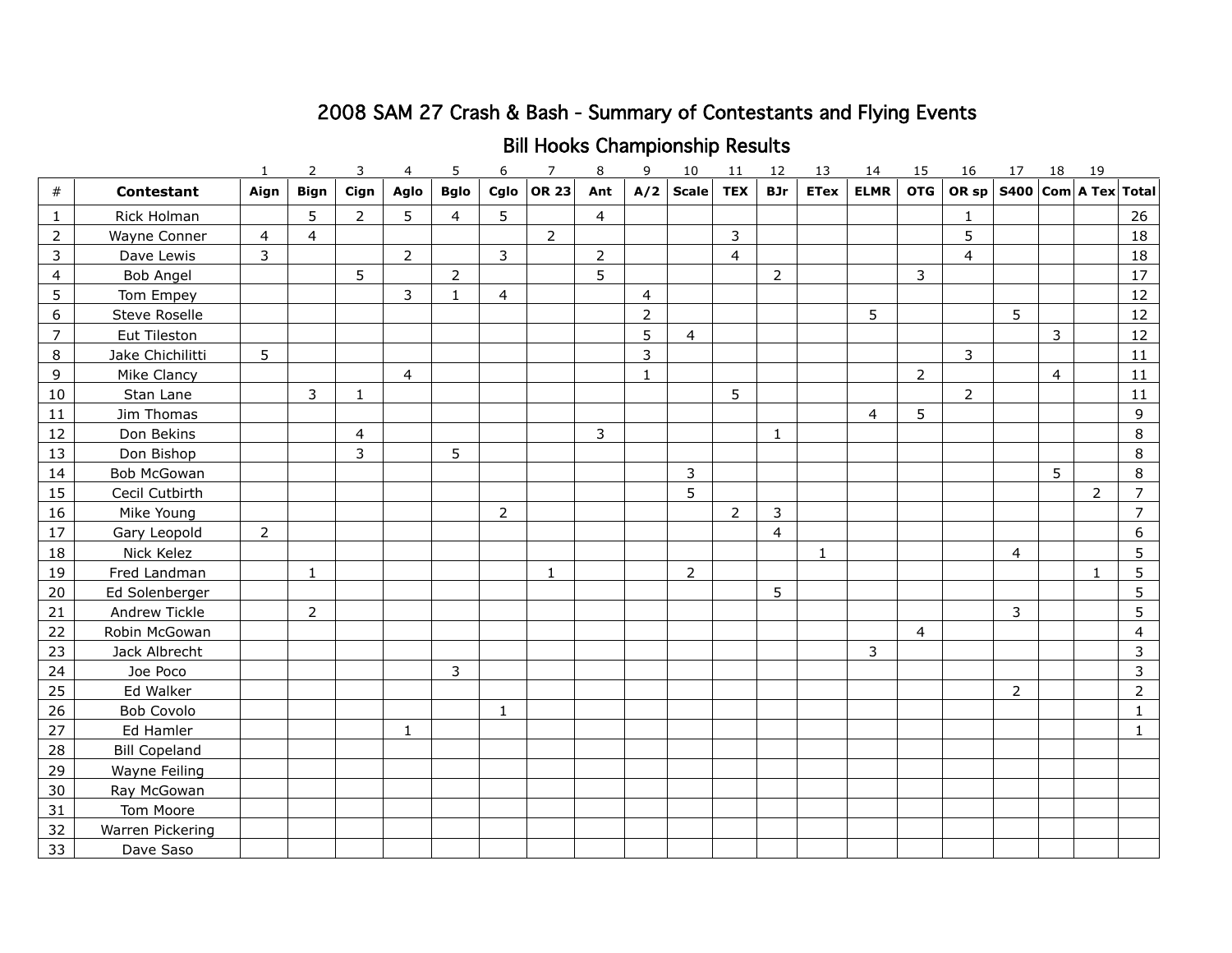#### Final Results of the 33rd Annual SAM 27 Crash & Bash Schmidt Ranch, Elk Grove, California September 26, 27, 28, 2008

|                   |                      |             |                       | 1/2 A TEXACO                    |            |                |             |       |       |       |
|-------------------|----------------------|-------------|-----------------------|---------------------------------|------------|----------------|-------------|-------|-------|-------|
|                   | Contestant           | SAM         | Model                 | Area                            | 1          | $\overline{c}$ | 3           | Score | Prize |       |
| $\mathbf{1}$      | Eut Tileston         | 51          | J-2 Cub               |                                 | 12:59      | 12:56          | 11:27       | 25:55 | \$55  |       |
| 2                 | Tom Empey            |             | MG <sub>2</sub>       |                                 | 4:50       | 15:00          | dnf         | 19:50 | \$40  |       |
| 3                 | Jake Chichilitti     |             | <b>Baby Playboy</b>   |                                 | 8:03       | 8:43           | 8:42        | 17:25 | \$25  |       |
| 4                 | <b>Steve Roselle</b> | 21          | Dallaire Sportster    | 288                             | 7:38       | 8:20           | dnf         | 15:58 | \$10  |       |
| 5                 | Mike Clancy          | 27          | Lanzo Airborn         | 292                             | 7:11       | 7:12           | 8:07        | 15:19 | \$5   |       |
| 6                 | Gary Leopold         | 21          | Rambler               |                                 | 4:32       | 6:51           | 8:27        | 15:18 |       |       |
| 7                 | Mike Young           |             | Kerswap               |                                 | 4:13       | 1:31           | 7:52        | 12:05 |       |       |
| 9                 | Rick Holman          |             | Lanzo Airborn         | 292                             | 5:11       | 5:00           | 6:26        | 11:37 |       |       |
| 8                 | <b>Bob Covolo</b>    |             | Lanzo Bomber          |                                 | 5:54       | 5:38           | 5:39        | 11:33 |       |       |
| 10                | Stan Lane            | 30          | Anderson Pylon        |                                 | 1:06       | 4:42           | 6:41        | 11:23 |       |       |
| 11                | Tom Moore            | 27          | Miss America          | 310                             | 7:07       | 3:46           | <b>OOS</b>  | 10:53 |       |       |
| 12                | <b>Bob Angel</b>     | 26          | Playboy Jr.           | 358                             | 4:20       | 5:20           | dnf         | 9:40  |       |       |
| 13                | Warren Pickering     |             | Lanzo Racer           |                                 | 0:56       | 1:32           | dnf         | 2:28  |       |       |
| 14                | Ray McGowan          | 27          | Wasp                  | 288                             | 0:11       | 0:34           | dnf         | 0:45  |       |       |
|                   |                      |             |                       | 1/2 A Scale Duration            |            |                |             |       |       |       |
|                   | Contestant           | SAM         | Model                 | Area                            | 1          | $\overline{c}$ | 3           | Score | Prize |       |
| 1                 | Cecil Cutbirth       | 30          | <b>Curtiss Robin</b>  | 288                             | 11:46      | 11:43          | dnf         | 23:29 | \$30  |       |
| $\overline{c}$    | Eut Tileston         | 51          | J-2 Cub               |                                 | 11:18      | 11:40          | dnf         | 22:58 | \$15  |       |
| 3                 | <b>Bob McGowan</b>   |             | Messerschmitt 17      | 288                             | 4:50       | 7:53           | 3:50        | 12:43 | \$10  |       |
| 4                 | Fred Landman         |             | Klemm L33             | 287                             | 0:06       | 0:28           | 0:14        | 0:42  | \$5   |       |
|                   |                      |             |                       | <b>TEXACO</b>                   |            |                |             |       |       |       |
|                   | Contestant           | SAM         | Model                 | Engine                          |            | $\overline{c}$ | 3           | Score | Prize |       |
| $\mathbf{1}$      | Stan Lane            | 30          | Anderson Pylon        | <b>OS 60 FS</b>                 | 53:08      |                |             | 53:08 | \$30  |       |
| $\overline{c}$    | Dave Lewis           | 21          | Lanzo Bomber          | Irvine 40                       | 23:11      |                |             | 23:11 | \$15  |       |
| 3                 | Wayne Conner         | $\mathbf 0$ | Lanzo Bomber          | Ohlsson 60 SP                   | 15:50      | 17:03          |             | 17:03 | \$10  |       |
| 4                 | Mike Young           |             | <b>Flying Quaker</b>  | Irvine 40                       | 9:42       | 10:04          |             | 10:04 | \$5   |       |
|                   |                      |             |                       | Ohlsson 23                      |            |                |             |       |       |       |
|                   | Contestant           | <b>SAM</b>  | Model                 | Engine                          | 1          | $\mathbf{2}$   | 3           | 4     | Score | Prize |
| 1                 | Wayne Conner         | 0           | Zipper                | 0&R 23 frv                      | 7:00       | 5:13           | 5:25        | 6:01  | 13:01 | \$5   |
| $\overline{c}$    | <b>Fred Landman</b>  |             | Soaring Eagle         | O&R 23 sp                       | 3:15       | LOF            |             |       | 3:15  | \$5   |
|                   |                      |             |                       | <b>Brown Junior</b>             |            |                |             |       |       |       |
|                   | Contestant           | SAM         | Model                 | Engine                          | 1          | $\overline{c}$ | 3           | Score | Prize |       |
| 1                 | Ed Solenberger       | 27          | <b>Trenton Terror</b> | Brown Jr.                       | 8:25       |                |             | 8:25  | \$40  |       |
| $\overline{c}$    | Gary Leopold         | 21          | Polly                 | Brown D                         | 8:17       | 0:06           | 3:50        | 8:17  | \$25  |       |
| 3                 | Mike Young           |             | Clipper               | Brown Jr.                       | 0:48       | 7:57           | 7:16        | 7:57  | \$15  |       |
| 4                 | <b>Bob Angel</b>     | 26          | Kloud King            | Brown Jr.                       | 1:43       | 7:28           | 2:09        | 7:28  | \$10  |       |
| 5                 | Don Bekins           | 27          | Long Cabin            | Brown D                         | 4:28       | 5:56           |             | 5:56  | \$5   |       |
| 6                 | Tom Empey            |             | Mercury               | Brown Jr.                       | 0:57       | 0:04           | 2:08        | 2:08  |       |       |
| 7                 | Stan Lane            | 30          | <b>Trenton Terror</b> | Brown Jr.                       | 0:27       | 2:07           |             | 2:07  |       |       |
|                   |                      |             |                       |                                 |            |                |             |       |       |       |
|                   | Contestant           | SAM         | Model                 | <b>Electric Texaco</b><br>Motor | 1          | $\overline{c}$ | Score       | Prize |       |       |
| $\mathbf{1}$      | Nick Kelez           | 27          | Lanzo Airborn         | AXI 2212                        | 30:11      |                | 30:11       | \$5   |       |       |
|                   |                      |             |                       | <b>Electric LMR</b>             |            |                |             |       |       |       |
|                   | Contestant           | SAM         | Model                 | Motor                           |            | $\mathbf{2}$   | $\mathsf 3$ | Score | Prize |       |
|                   | <b>Steve Roselle</b> | 21          | Lanzo Airborn         | Neu                             | 1<br>10:00 | 10:00          |             | 20:00 | \$25  |       |
| 1<br>$\mathsf{S}$ | Jim Thomas/Ball      |             | <b>Trenton Terror</b> |                                 | 9:59       | 10:00          |             | 19:59 | \$10  |       |
| 3                 | Jack Albrecht        | 27          | Leisure Bomber        | Hacker                          | 7:46       | 9:25           |             | 17:11 | \$5   |       |
|                   |                      |             |                       |                                 |            |                |             |       |       |       |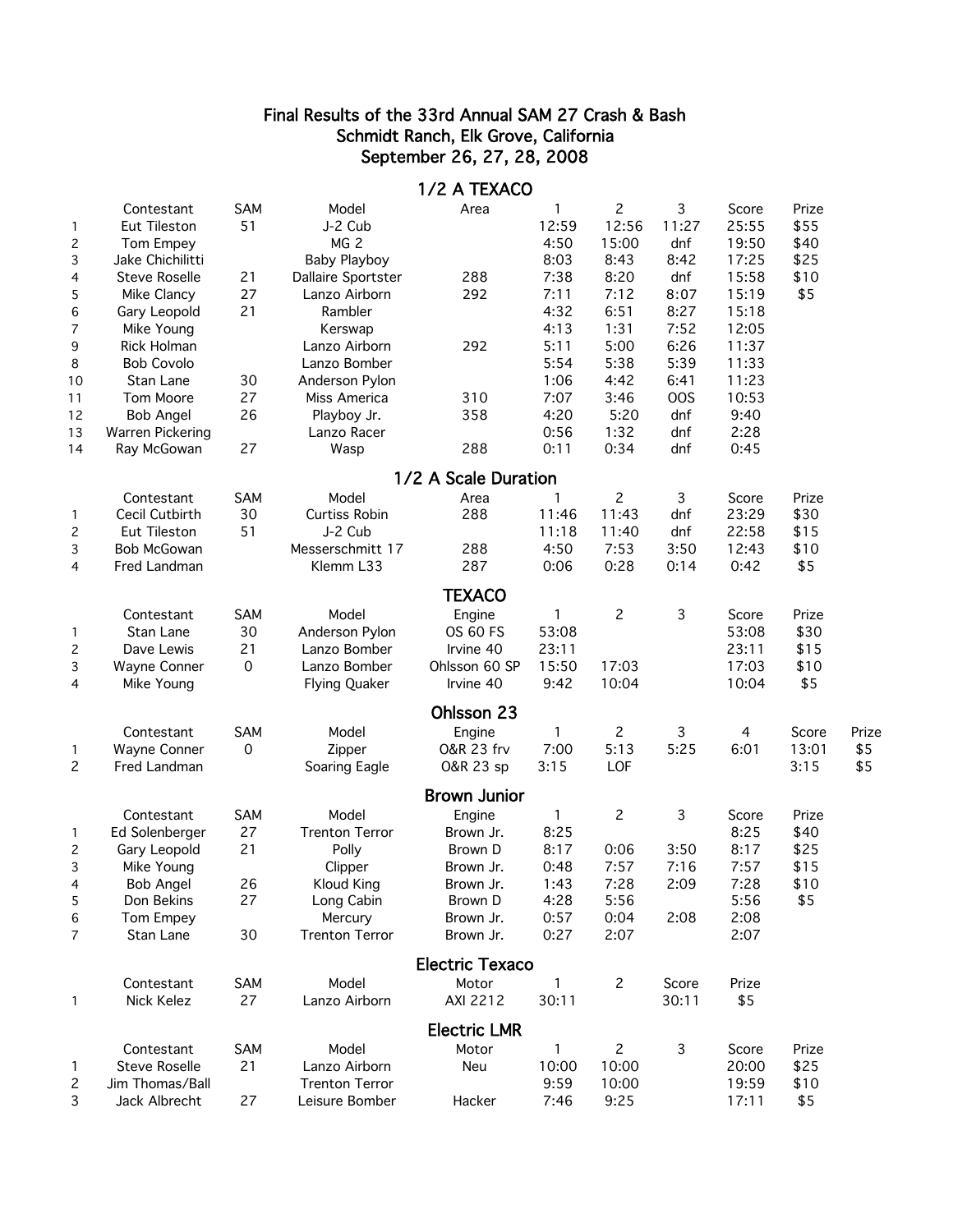#### Final Results of the 33rd Annual SAM 27 Crash & Bash Schmidt Ranch, Elk Grove, California September 26, 27, 28, 2008

|                                                                     |                                                                                                                                                              |                                         |                                                                                                                                    | <b>Class A Glow LER</b>                                                                                              |                                                                      |                                                                      |                                                   |                                   |                                                                          |                                              |
|---------------------------------------------------------------------|--------------------------------------------------------------------------------------------------------------------------------------------------------------|-----------------------------------------|------------------------------------------------------------------------------------------------------------------------------------|----------------------------------------------------------------------------------------------------------------------|----------------------------------------------------------------------|----------------------------------------------------------------------|---------------------------------------------------|-----------------------------------|--------------------------------------------------------------------------|----------------------------------------------|
| 1<br>$\overline{c}$<br>3<br>4<br>5<br>6<br>7                        | Contestant<br><b>Rick Holman</b><br>Mike Clancy<br>Tom Empey<br>Dave Lewis<br>Ed Hamler<br>Dave Saso<br>Wayne Feiling                                        | SAM<br>27<br>21<br>27                   | Model<br><b>Stardust Special</b><br>Lanzo Airborn<br>Lanzo Airborn<br>Lanzo Bomber<br>Lanzo Airborn<br>Comet Mercury<br>Kerswap    | Engine<br>Nova Rossi 20<br>Veco 19<br>K&B 3.25<br>Veco 19<br>Veco 19<br>OS 15<br>Veco 19                             | $\mathbf{1}$<br>7:00<br>4:53<br>1:00<br>7:00<br>4:52<br>2:33<br>1:34 | $\mathbf{2}$<br>7:00<br>7:00<br>7:00<br>5:03<br>6:02<br>2:23<br>2:23 | 3<br>7:00<br>7:00<br>7:00<br>5:06<br>2:33         | 4                                 | Score<br>26:04<br>20:58<br>20:35<br>10:27<br>11:08<br>5:06<br>3:57       | Prize<br>\$40<br>\$25<br>\$15<br>\$10<br>\$5 |
| 8                                                                   | Don Bekins                                                                                                                                                   | 27                                      | Lanzo Airborn                                                                                                                      | Veco 19                                                                                                              |                                                                      |                                                                      |                                                   |                                   | dnf                                                                      |                                              |
|                                                                     |                                                                                                                                                              |                                         |                                                                                                                                    | <b>Class B Glow LER</b>                                                                                              |                                                                      |                                                                      |                                                   |                                   |                                                                          |                                              |
| 1<br>$\overline{c}$<br>3<br>4<br>5<br>6<br>$\overline{\mathcal{L}}$ | Contestant<br>Don Bishop<br>Rick Holman<br>Joe Poco<br><b>Bob Angel</b><br>Tom Empey<br>Joe Poco<br>Dave Lewis                                               | SAM<br>26<br>26<br>21                   | Model<br>Lanzo Bomber<br><b>Stardust Special</b><br>Lanzo Bomber<br><b>Stardust Special</b><br>Lanzo Airborn<br>Westerner          | Engine<br>K&B 4.9<br>Nova Rossi 21<br>OS 25<br>Torp 29<br>K&B 3.5<br>OS 25<br>K&B 4.9                                | $\mathbf{1}$<br>8:00<br>7:56<br>7:59<br>2:23<br>6:14<br>7:04<br>4:10 | $\mathbf{2}$<br>5:46<br>7:28<br>6:30<br>8:00<br>7:35<br>5:51<br>4:57 | 3<br>8:00<br>8:00<br>4:51<br>6:59<br>5:45<br>4:06 | 4<br>7:38<br>7:21<br>6:42<br>7:09 | Score<br>16:00<br>15:56<br>15:20<br>14:59<br>14:44<br>12:55<br>9:07      | Prize<br>\$45<br>\$30<br>\$15<br>\$10<br>\$5 |
| 8                                                                   | Wayne Feiling                                                                                                                                                | 30                                      | Playboy Sr.<br>Kerswap                                                                                                             | MVVS <sub>21</sub>                                                                                                   | 1:44                                                                 | 5:11                                                                 | 2:52                                              | 2:30                              | 8:03                                                                     |                                              |
| 9                                                                   | Andrew Tickle                                                                                                                                                | 27                                      | $RC-1$                                                                                                                             | Magnum 28                                                                                                            |                                                                      |                                                                      |                                                   |                                   | DQ                                                                       |                                              |
|                                                                     |                                                                                                                                                              |                                         |                                                                                                                                    | <b>Class C Glow LER</b>                                                                                              |                                                                      |                                                                      |                                                   |                                   |                                                                          |                                              |
| $\mathbf{1}$<br>2<br>3<br>4<br>5<br>6<br>7<br>8                     | Contestant<br><b>Rick Holman</b><br>Tom Empey<br>Dave Lewis<br>Mike Young<br><b>Bob Covolo</b><br>Don Bishop<br><b>Andrew Tickle</b><br><b>Bill Copeland</b> | SAM<br>21<br>26<br>27<br>21             | Model<br>Lanzo Bomber<br>Playboy Sr.<br>Anderson Pylon<br>Lanzo Bomber<br>Lanzo Bomber<br>Lanzo Bomber<br>Clipper Mk I<br>Hayseed  | Engine<br>Jett 40<br>K&B 5.8<br><b>K&amp;B 40RR</b><br>K&B 5.8<br>McCoy 35<br>K&B 6.5<br>OS 35<br>OS 40              | 1<br>9:00<br>9:00<br>0:26<br>1:38<br>4:42<br>9:00<br>1:27            | 2<br>9:00<br>8:10<br>7:30<br>4:53<br>6:18<br>1:13                    | 3<br>9:00<br>7:47<br>7:52<br>6:03                 | 4<br>6:26<br>3:58                 | Score<br>10:54<br>7:45<br>15:17<br>12:45<br>12:21<br>9:00<br>2:40        | Prize<br>\$45<br>\$30<br>\$15<br>\$10<br>\$5 |
|                                                                     |                                                                                                                                                              |                                         |                                                                                                                                    | <b>Class A Ignition LER</b>                                                                                          |                                                                      |                                                                      |                                                   |                                   |                                                                          |                                              |
| $\mathbf{1}$<br>2<br>3<br>4                                         | Contestant<br>Jake Chichilitti<br>Wayne Conner<br>Dave Lewis<br>Gary Leopold                                                                                 | SAM<br>00<br>21<br>21                   | Model<br>Playboy Jr.<br>Lanzo Bomber<br>Playboy Jr.<br>Playboy Jr.                                                                 | Engine<br>Elfin 2.49<br>Elfin 2.49<br>Elfin 2.49<br>Elfin 2.49                                                       | 1<br>3:42<br>5:02<br>3:51<br>0:54                                    | $\overline{c}$<br>7:00<br>6:58<br>3:30<br>0:23                       | 3<br>7:00<br>5:27<br>0:57                         | 4<br>6:04                         | Score<br>14:00<br>13:02<br>7:21<br>1:17                                  | Prize<br>\$30<br>\$15<br>\$10<br>\$5         |
|                                                                     |                                                                                                                                                              |                                         |                                                                                                                                    | <b>Class B Ignition LER</b>                                                                                          |                                                                      |                                                                      |                                                   |                                   |                                                                          |                                              |
| 1<br>2<br>3<br>4<br>5                                               | Contestant<br><b>Rick Holman</b><br>Wayne Conner<br>Stan Lane<br>Andrew Tickle<br>Fred Landman                                                               | SAM<br>00<br>30<br>27<br>27             | Model<br>Lanzo Bomber<br>Lanzo Airborn<br>Anderson Pylon<br>Lanzo Bomber<br>Alert                                                  | Engine<br>McCoy 29<br>Orwick 29<br>Hunter 21<br>0&R 23<br>Hornet 29                                                  | 1<br>5:42<br>5:35<br>4:28<br>2:55<br>2:22                            | $\overline{c}$<br>8:00<br>0<br>2:38<br>2:47<br>0:44                  | 3<br>7:41<br>7:18<br>5:37<br>3:43<br>0:50         | 4<br>8:00<br>7:53<br>4:58<br>0:10 | Score<br>16:00<br>15:11<br>10:35<br>6:38<br>3:12                         | Prize<br>\$35<br>\$20<br>\$15<br>\$5<br>\$5  |
|                                                                     |                                                                                                                                                              |                                         |                                                                                                                                    | <b>Class C Ignition LER</b>                                                                                          |                                                                      |                                                                      |                                                   |                                   |                                                                          |                                              |
| $\mathbf{1}$<br>$\overline{c}$<br>3<br>4<br>5<br>6<br>7<br>8        | Contestant<br><b>Bob Angel</b><br>Don Bekins<br>Don Bishop<br>Rick Holman<br>Stan Lane<br>Dave Lewis<br>Tom Empey<br>Ray McGowan                             | SAM<br>26<br>27<br>26<br>30<br>21<br>27 | Model<br>Lanzo Bomber<br>Lanzo Airborn<br>Lanzo Bomber<br>Lanzo Bomber<br>Anderson Pylon<br>Clipper Mk I<br>Sailplane<br>Hurricane | Engine<br>McCoy 60<br>Spitfire<br>McCoy 60<br>McCoy 60<br>McCoy 60<br><b>O&amp;R 60</b><br>McCoy 60<br>Super Cyclone | 1<br>8:35<br>9:00<br>6:52<br>1:47<br>5:33<br>6:00<br>3:34            | $\mathbf{2}$<br>9:00<br>9:00<br>8:02<br>0<br>4:00<br>6:25<br>5:10    | 3<br>9:00<br>9:00<br>9:00<br>0:39<br>5:00<br>6:17 | 4<br>8:37<br>8:15<br>9:00<br>5:33 | Score<br>0:09<br>dnf<br>17:37<br>17:15<br>14:33<br>12:25<br>11:50<br>dnf | Prize<br>\$40<br>\$25<br>\$15<br>\$10<br>\$5 |
| 1<br>2<br>3<br>4                                                    | Contestant<br><b>Bob Angel</b><br><b>Rick Holman</b><br>Don Bekins<br>Dave Lewis                                                                             | SAM<br>26<br>27<br>26                   | Model<br>Lanzo Bomber<br>Lanzo Bomber<br>Lanzo Airborn<br>Clipper Mk I                                                             | Antique<br>Engine<br>McCoy 60<br>McCoy 60<br>Spitfire<br><b>O&amp;R 60</b>                                           | 1<br>10:00<br>8:30<br>7:10                                           | $\overline{c}$<br>10:00<br>10:00                                     | 3<br>10:00                                        | 4                                 | Score<br>11:59<br>9:58<br>7:10<br>dnf                                    | Prize<br>\$30<br>\$15<br>\$10<br>\$5         |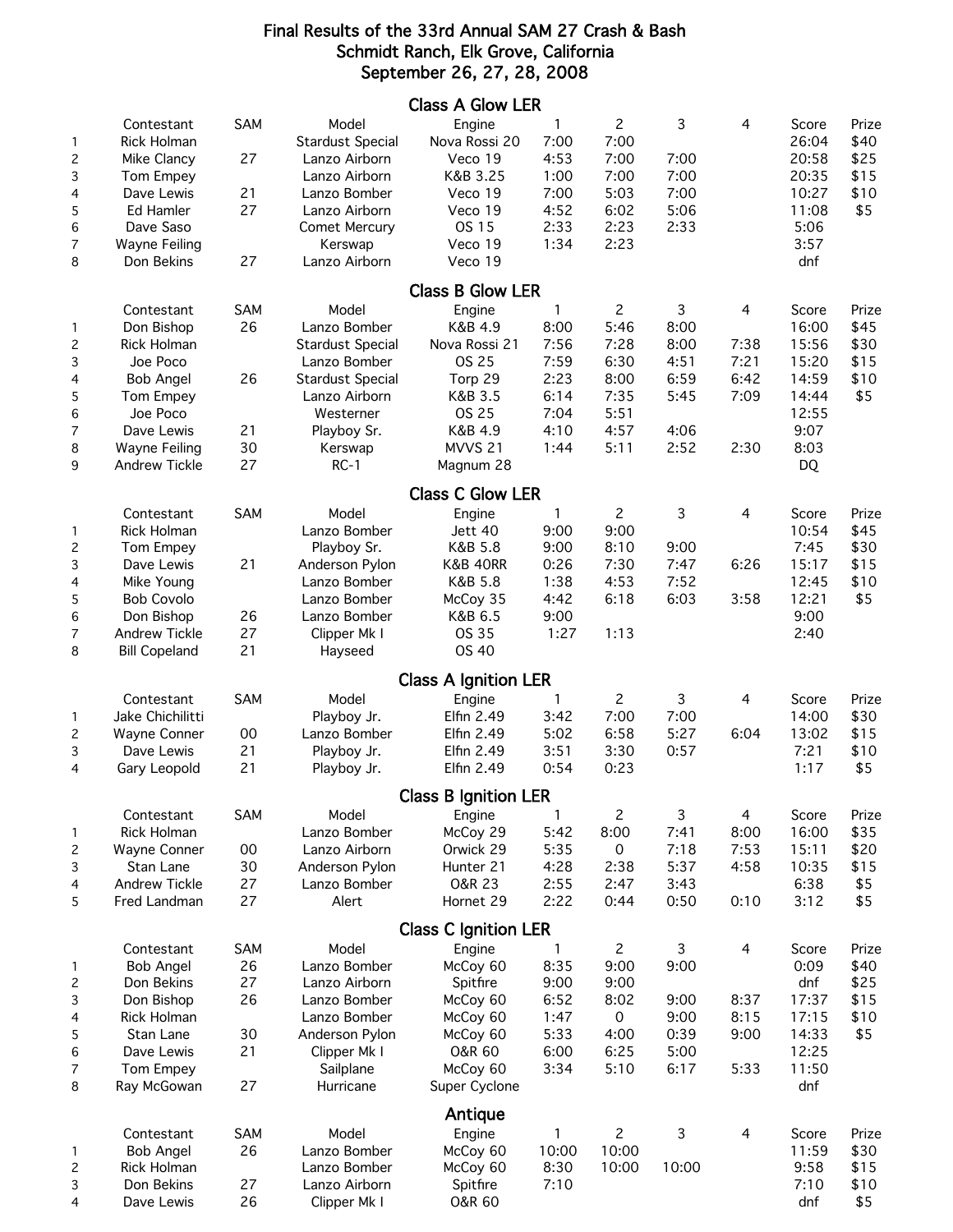#### Final Results of the 33rd Annual SAM 27 Crash & Bash Schmidt Ranch, Elk Grove, California September 26, 27, 28, 2008

|                |                      |            |                     | <b>Ohlsson Sideport</b>            |             |                       |      |       |       |       |
|----------------|----------------------|------------|---------------------|------------------------------------|-------------|-----------------------|------|-------|-------|-------|
|                | Contestant           | <b>SAM</b> | Model               | Engine                             | 1           | $\overline{c}$        | 3    | 4     | Score | Prize |
| $\mathbf{1}$   | Wayne Conner         | 00         | Ethy                | Ohlsson 60                         | 7:00        | 7:00                  | 7:00 |       | 21:00 | \$35  |
| $\overline{c}$ | Dave Lewis           | 21         | Clipper             | Ohlsson 60                         | 6:57        | 5:36                  | 6:40 |       | 19:13 | \$20  |
| 3              | Jake Chichilitti     |            | $RC-1$              | Ohlsson 60                         | 4:38        | 7:00                  | 7:00 | 5:06  | 19:06 | \$15  |
| 4              | Stan Lane            | 30         | Clipper             | Ohlsson 60                         | 4:55        | 5:03                  | 5:34 |       | 15:32 | \$5   |
| 5              | <b>Rick Holman</b>   |            | $RC-1$              | Ohlsson 60                         | 7:00        | 2:01                  | 3:47 |       | 12:48 | \$5   |
|                |                      |            |                     | <b>Special Commemorative Event</b> |             |                       |      |       |       |       |
|                | <b>Builder</b>       | <b>SAM</b> | Pilot               | Model                              |             | $\overline{c}$        | 3    | Score | Prize |       |
| $\mathbf{1}$   | Tom Ball             | 27         | <b>Bob McGowan</b>  | <b>Trenton Terror</b>              | 15:04       |                       |      | 15:04 | \$25  |       |
| 2              | Tom Ball             | 27         | Mike Clancy         | Fokker D-8                         | 1:07        | 5:24                  | 6:39 | 6:39  | \$10  |       |
| 3              | Eut Tileston         | 51         | Eut Tileston        | Fokker D-8                         | 2:48        | 5:10                  |      | 5:10  | \$5   |       |
|                |                      |            |                     | Sorta Old Time Glider              |             |                       |      |       |       |       |
|                | Contestant           | SAM        | Model               |                                    |             | $\overline{c}$        | 3    | Score | Prize |       |
| $\mathbf{1}$   | Jim Thomas           |            | <b>Grand Esprit</b> |                                    | 20:00       |                       |      | 20:00 | \$25  |       |
| $\overline{c}$ | Robin McGowan        | 27         | Windrifter          |                                    | 15:26       | 2:30                  | 2:05 | 19:59 | \$15  |       |
| 3              | <b>Bob Angel</b>     | 26         | Nameless Waif       |                                    | 6:00        | 3:48                  | 3:54 | 13:42 | \$10  |       |
| 4              | Mike Clancy          | 27         | Spirit              |                                    | 2:17        | 1:05                  | 8:46 | 12:08 | \$5   |       |
|                |                      |            |                     | Speed 400 Special Event            |             |                       |      |       |       |       |
|                | Contestant           | SAM        | Model               | Area                               | 1           | $\mathbf{2}^{\prime}$ | 3    | Score | Prize |       |
| 1              | <b>Steve Roselle</b> | 21         | Dallaire Sportster  | 300                                | 15:00       | 15:00                 |      | 30:00 | \$35  |       |
| $\overline{c}$ | <b>Nick Kelez</b>    | 27         | Lanzo Airborn       | 292                                | 15:00       |                       |      | 15:00 | \$20  |       |
| 3              | Andrew Tickle        | 27         | Quaker              | 288                                | 5:23        | <b>LOF</b>            |      | 5:23  | \$15  |       |
| 4              | <b>Ed Walker</b>     |            | $PB-2$              |                                    | $\mathbf 0$ | LOF                   |      | 0     | \$5   |       |
| 5              | <b>Ed Walker</b>     |            | Wedgy               |                                    |             |                       |      | dnf   |       |       |
|                |                      |            |                     | <b>Class A Texaco</b>              |             |                       |      |       |       |       |
|                | Contestant           | <b>SAM</b> | Model               | Power                              |             | $\overline{c}$        | 3    | Score | Prize |       |
| 1              | Cecil Cutbirth       | 30         | $RC-1$              | <b>PAW</b>                         | 13:19       | 12:37                 |      | 25:56 | \$5   |       |
| 2              | Fred Landman         |            | A Box               | MVVS 19                            | 1:05        | 6:24                  | 0:19 | 7:29  | \$5   |       |

#### SAM 27 Concours d'élégance

Brian Ramsey, Judge

| Model          | <b>SAM</b> | <b>Builder</b>      |
|----------------|------------|---------------------|
| Fleet Biplane  | 27         | Tom Ball            |
| Westerner      |            | Joe Poco            |
| Fokker D.VIII  |            | Tom Ball            |
| Fokker D.VIII  | 27         |                     |
| Jersey Javelin | 27         | <b>Fred Landman</b> |
|                |            |                     |

Thanks for your participation with these beauties. Pardon again our incomplete record of this concours.

## \*\*\*\* MARK YOUR CALENDARS \*\*\*\*

The 34th SAM 27 Crash & Bash Schmidt Ranch September 25, 26, 27, 2009

 $+$ 

The 43rd SAM CHAMPS Boulder City NV October 4, 5, 6, 7, 8, 9, 2009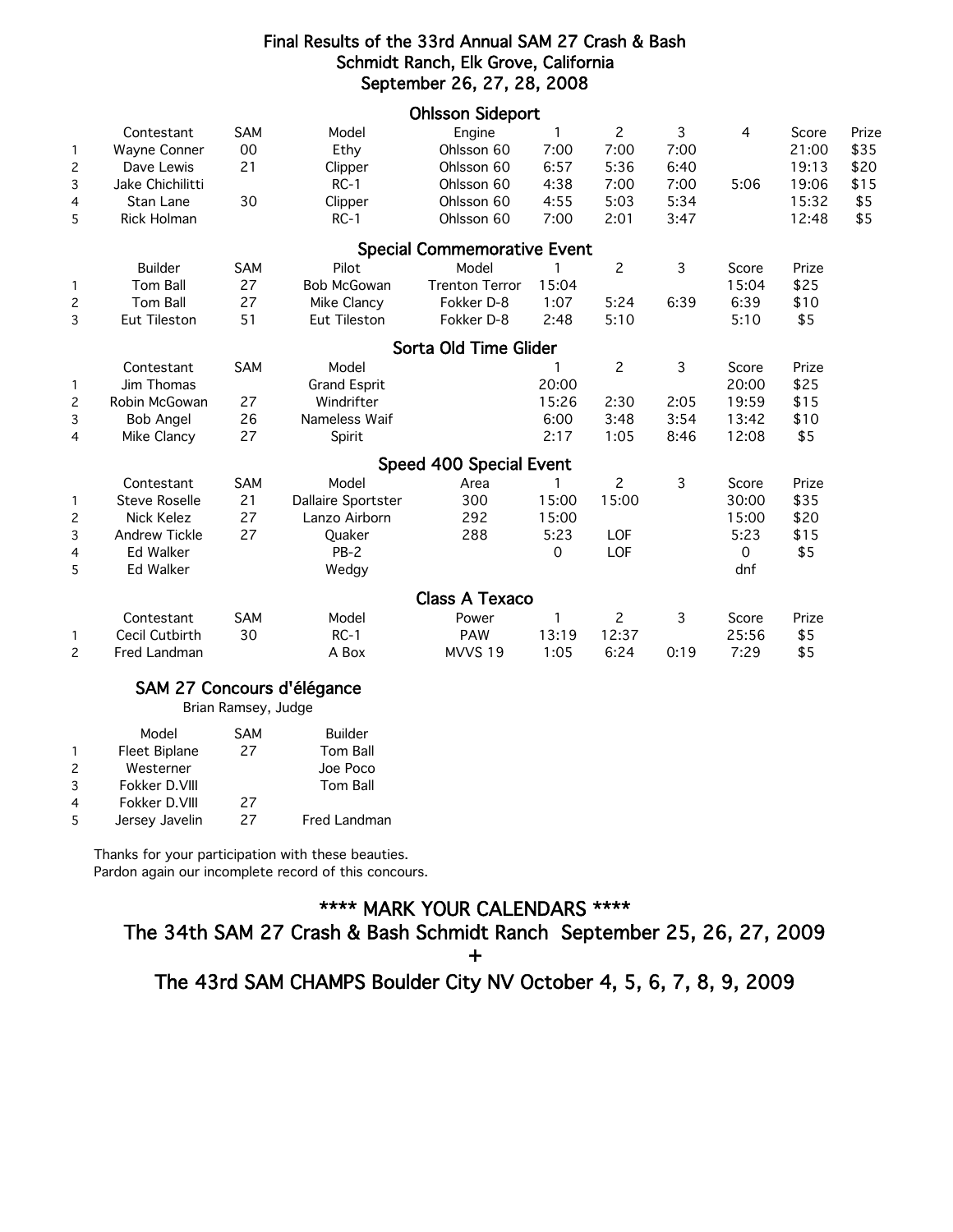**THE CRASH'N BASH** enjoyed an excellent turnout with 27 participants putting up flights. Weather was great, even if a bit toasty, with flyable winds all day long for three days. The usual stories of success and disappointment were part of the action, but one particular event seems worth reciting.

 Tom Empey leads an adventuresome life, and has a knack for getting involved in some unique circumstances. But in this particular instance he wasn't directly responsible, or at least he wasn't present when the trouble began. The ladies were sitting in a circle in the shade of the Young's' travel trailer enjoying cool refreshments when one of them noticed flames licking up just on the other side of Tom's model trailer. A quick investigation found one of Toms planes engulfed in flames. Fire Marshall Patty Empey mustered the ladies into action, organizing them to dump their drinks on the blaze. But the picture below seems to indicate that in the excitement some of the drinks might not all have been water or iced tea, but maybe an alcoholic beverage or two. Anyway here is the result below.



**THE REMAINS** of Tom Empey's Mercury as photographed either by Euts shadow, or maybe by Eut himself. That's a Brown Junior engine, most of which is probably salvageable since Browns tend to run hot anyway. The wing was elsewhere, but what you see is the entire remains of the fuselage, even the ignition system and radio. This wasn't a Li-Po battery fire, and in fact Tom says even the ignition battery had been removed. So the likely ignition source was a shorted radio Ni-Cd battery. But the exact cause remains under investigation by the FAA.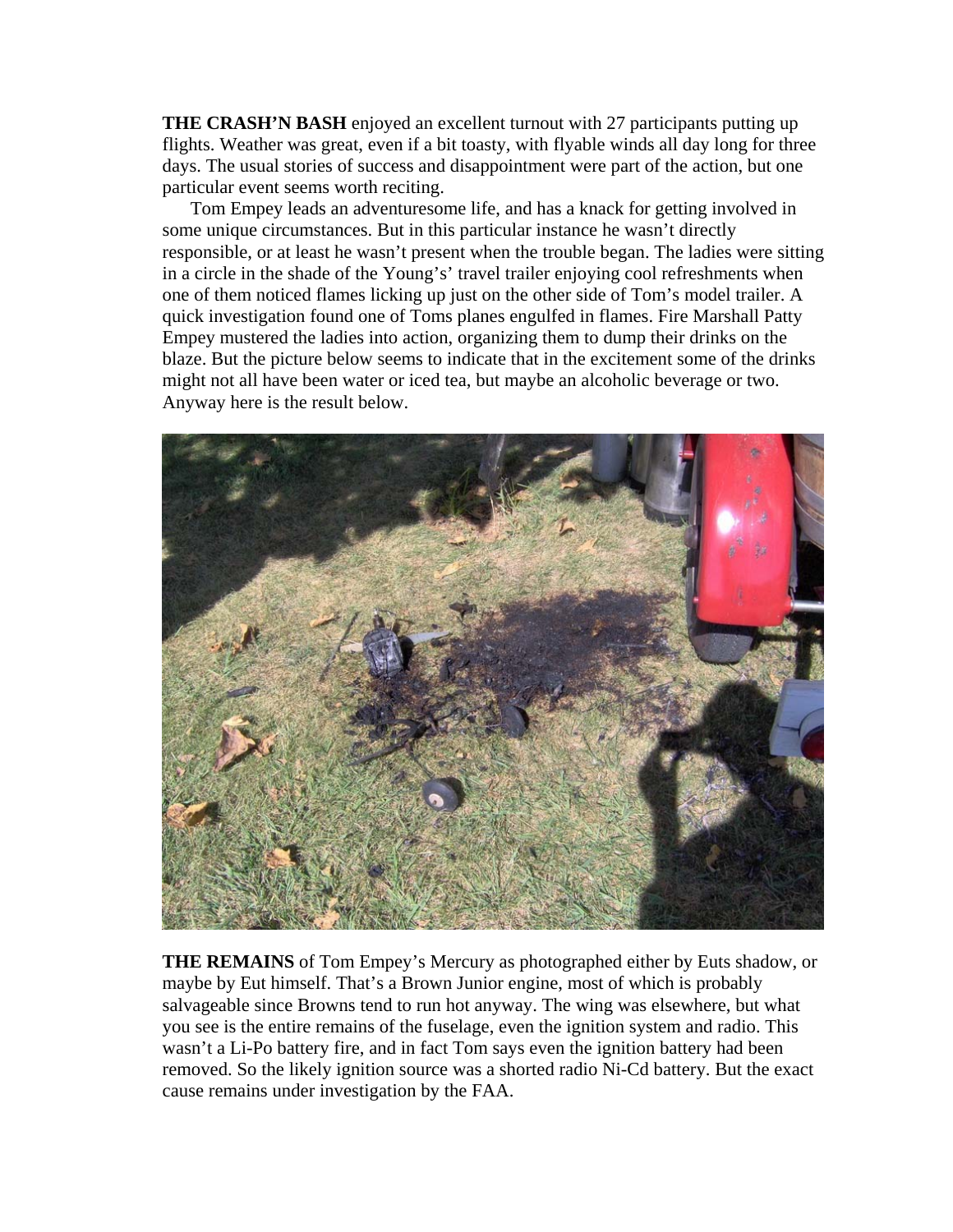**ED HAMLER** did his usual good job as Contest Director, but he had to take some time out Sunday for a few stitches to a couple of cut fingers from **another plastic prop injury**. At the end of the meet, when we shook hands goodbye it worked out nicely as we each offered our left hands, withholding our injured rights. My own injury happened a couple months back and is still tender, although I can use the hand almost normally. It seems some European propeller maker had set out to make an even sharper propeller than our own APC meat slicers. It's hard to imagine, but they did succeed and Ed had one of these on his Anderson Spitfire. He was just flipping the prop to hand start, when it backfired slightly and sliced into him. I felt that blade later and even the leading edge was sharper than an APC trailing edge. It's tough to imagine getting hit with that one with the engine running.



**MY CRUSADE** against **plastic props** failed to get them outlawed (for safety reasons) by vote several years ago. But I've since gotten a few converts through various demonstrations, such as putting my hand in one a couple months ago to show (sez I) the damage they can do. I have a gory picture of the results, but decided not to post it here.

 But in a further demonstration I'd like to point out that the plain old stock wooden Top Flite prop pictured above was the one that won both the C ignition event and the And the Antique flyoff at the Crash'n bash. My new McBomber competed against several others of the same aircraft design and engine, except they were mostly (probably all) using plastic props. So it may be a limited trial, but it shows that plastic isn't necessarily a requirement for performance. And there's still another step to be taken. I've since put a smoother than stock finish on that prop for next time.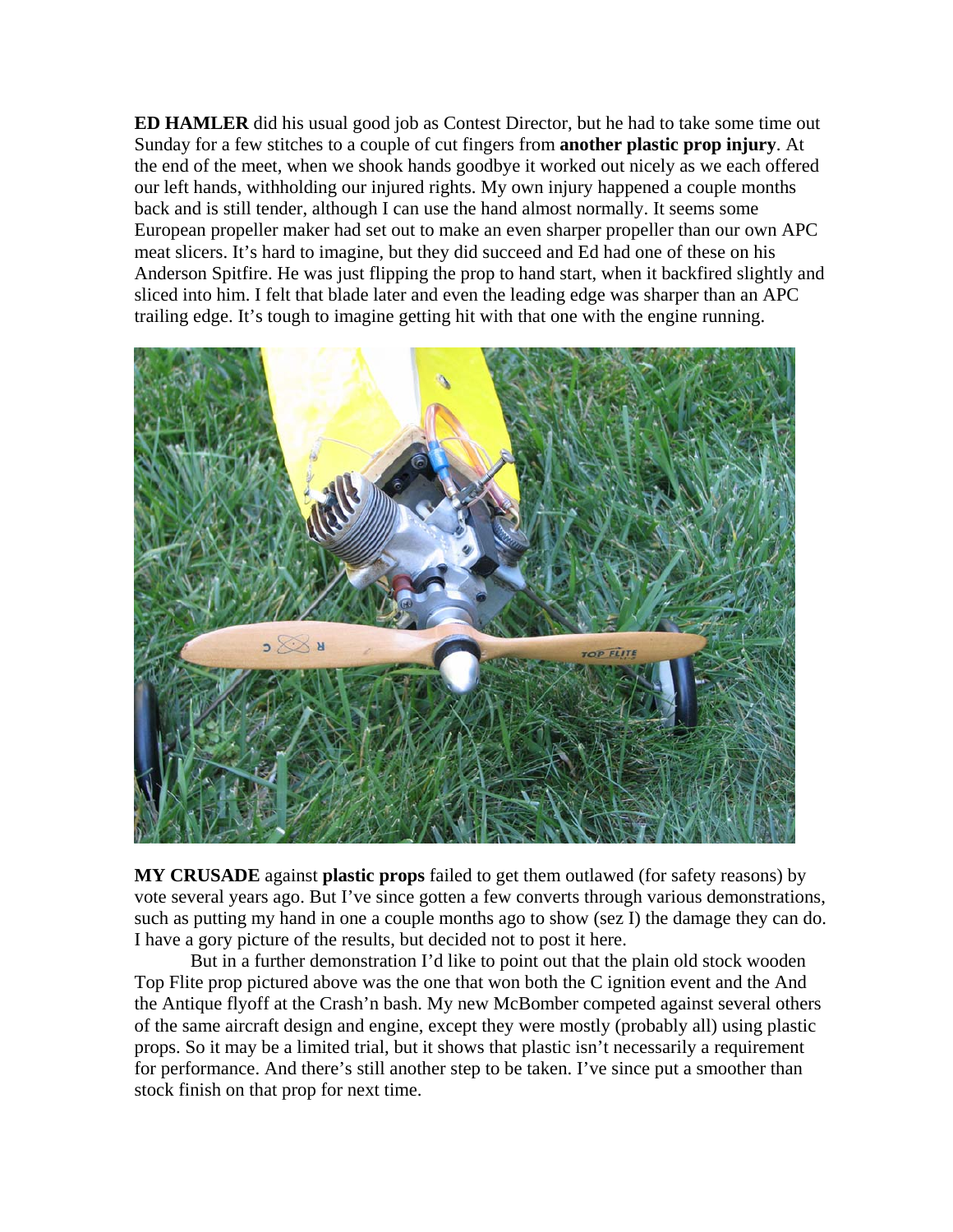**FLUTTER – By Dave Harding.** Dave wrote this thesis for SAM Talk, reciting an adventure he had years ago with a group trying for an RC speed record, and I'm extracting the gist of it and greatly condensing it to fit these pages. He took information from several sources including Jim O'Reilly, the Martin manual, Martin engineers, Maynard Hill, and several others, so bear with us if I don't cite all the sources as we go along. Bob Angel.

Flutter in a simple wing, as opposed to a wing or tail with a control surface is dependent on two basic freedoms; flapping and twisting. One motion can feed the other in an increasing manner and you have flutter. Jim O'Reilly says the solution is to place the CG ahead of the shear center (Elastic Axis). The shear center is the chordwise location where a lift load, or your finger, causes the wing to bend but not twist. Under this condition the bending motion causes the wing pitch to diminish and this is a stable condition.

 It's difficult or heavy to add the weight to bring the CG forward on the wing; this is the wing CG we are discussing. And, by the way, it is very difficult to bring the shear center ahead of the center of lift; the condition that eliminates the other root (as the dynamicists call it) "static divergence". This is where the wing just twists off.

 I immediately realized that I had no idea what the flap and twisting frequencies might be, although I might be able to asses the shear center and CG. One thing became clear; the only parameter that I could change that always improved the flutter boundary was to increase the wing twisting frequency. Since the wing weight would be somewhat fixed I aimed at the twist stiffness. The guys wanted to build a foam wing with balsa skins as was the practice at the time.

The torsional stiffness of a thin-walled tube is proportional to the contained area and the shear stiffness of the walls; in this case the skins. I estimated that we could stand a much thicker wing than the real skinny ones Maynard Hill was using. With a 12% thick wing I predicted we should be able to reach 235 mph. And all other things being equal the 12% wing would have twice the stiffness of Maynard's 6% one. The breakthrough was to wrap the wing at a 45degree angle with fiberglass reinforced packing tape before applying the balsa skins. This enormously increased the torsional stiffness. Nobody had done this before, so this fix was even better as you couldn't see it; the ideal "speed secret"!

The model flew like a sport plane except it would go out of sight in a very few seconds. We didn't break the record, but we did equal it many times. With one day to try and twenty or so vocal advisors we never did. These exploits were described by Maynard in an article he published in one of the model magazines in 1970.

This leads us back to the discussions about Micaflilm and covering. My limited experience with this material was with my first Stardust Special. The model showed real promise in LMR trim but did some funny things, one of them during a glide upset where it dropped uncontrollably for a distance at the Eloy contest.

 But the high aspect ratio, non sheeted LE wing fluttered in the climb; from a puny electric motor yet! What to do? Well ETex was the first day and I managed to fly that at low power but still encountered an "event" during the glide. Al Heinrich had some Micafilm and Balsarite so that evening I repaired the few structural breaks in the wing and covered the leading edge with the Micafilm. Problem solved.

Watch that torsional stiffness guys and use stiff covering. Dave Harding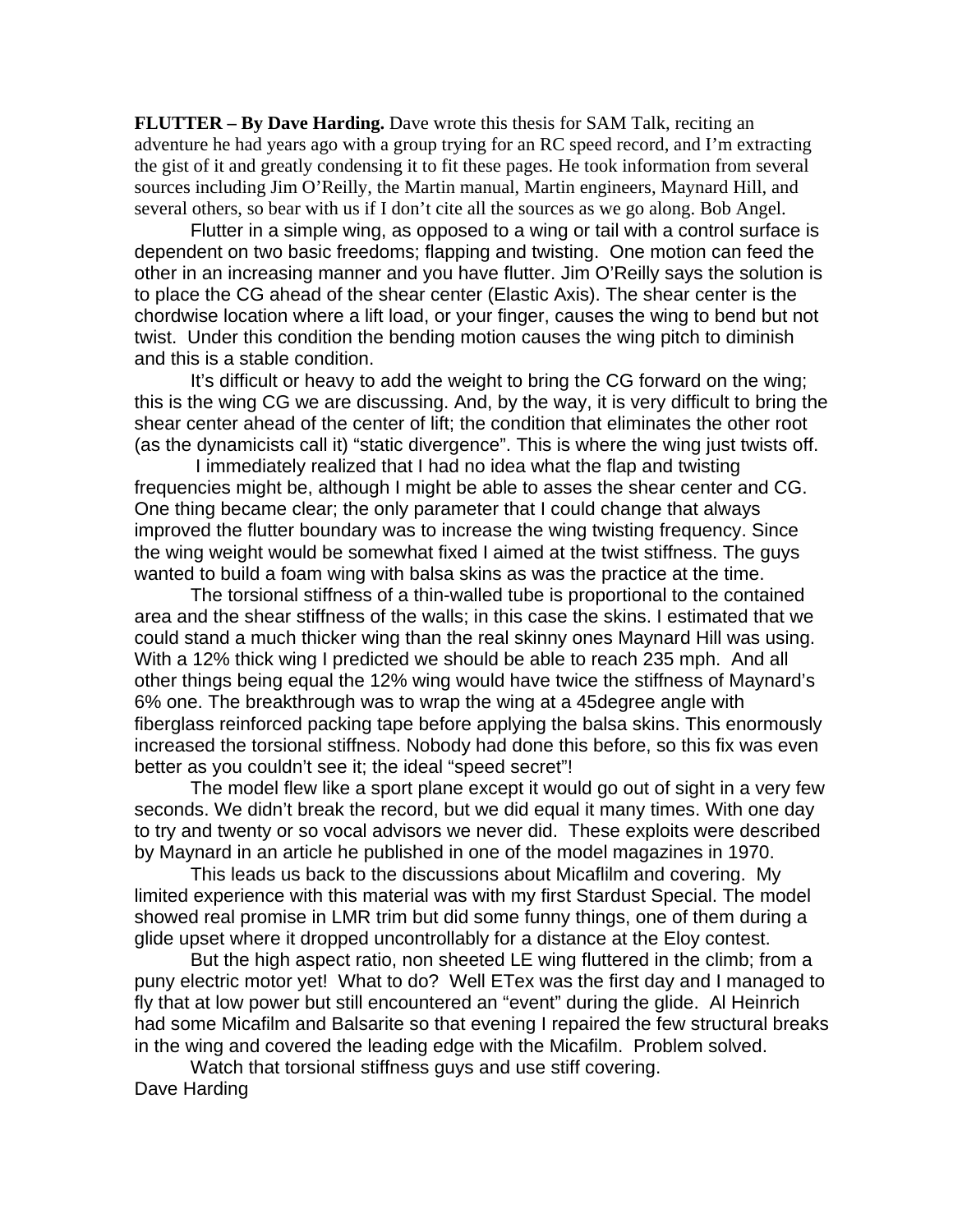**GASKET MAKING TOOL**: You will probably think this is a leather punch. Well in another setting it is, and it's available at craft shops or through leather craft catalogs.



It works really well for cutting out the small screw holes in home made gaskets. It cuts cleanest if you put a small piece of cardboard or some folded newspaper on the anvil below the round punch. At times, I have also slipped a small section of old bicycle tube over the anvil for a semi-permanent backing. You can see exactly where the hole is going and aim for a pre-marked spot on the gasket.

**CC'ING AN ENGINE:** That's the shop term for measuring the compression ratio, by injecting a measured amount of liquid, (in CC's or cubic centimeters) it takes to fill the head space at top dead center. That information and the displacement, or swept volume can be used to calculate compression ratio. This is often done with a chemistry lab glass burette which is a pricey instrument.

From an Australian newsletter comes another way to do this without a burette, but instead using a precision digital scale with micro-accuracy. Since 1 cc of water weighs 1 gram, you just fill the cavity with water, then pour that into a scale pan and weigh it at the rate of 1 gram equals1 cc.



Here's a neat little lightweight servo mount that can be made up from a pair of large control horns. For simplicity we're only looking at one mount at the front end of the servo. The whole thing is to be mounted against the fuselage side which would be toward your lap at the bottom of the picture. The tab is to be cut off, but was just left in place for the photo to help clarify what you're seeing.